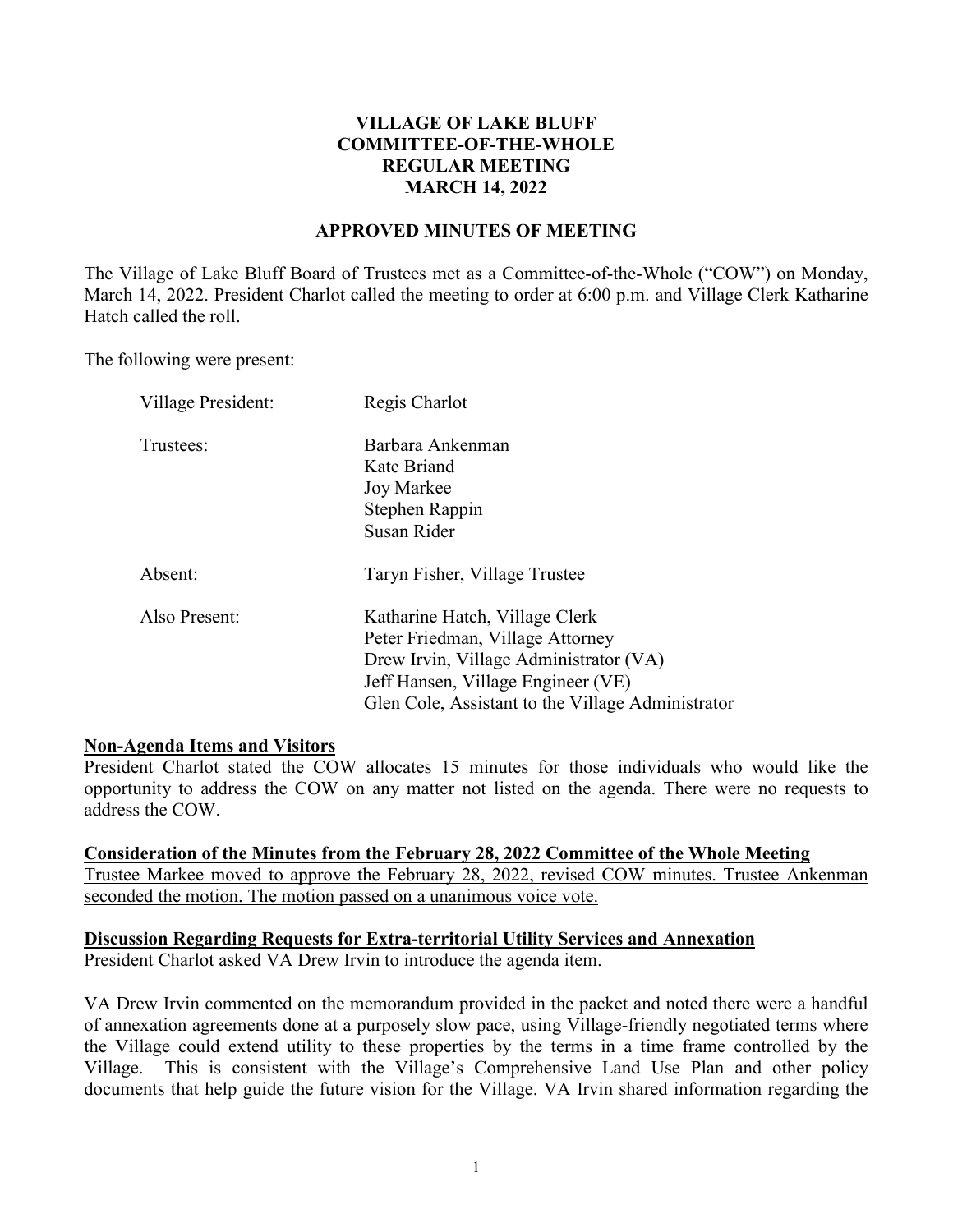Corridor Agreement between the Village and the City of North Chicago which discussed how the Arden Shore area would be managed. He said Staff memorandum also included new guidelines which should be considered before annexation such as stormwater systems; natural areas; historic preservation; building code compliance and connection fees. Past agreements did not include guidance in regards to the Village's Tree Preservation Ordinance, historic preservation or similar demands of anybody annexed into the Village. VA Irvin said Staff recently met and received plans from the owner of the four lots along Melvin Drive. He showed a map of the proposed lots and said the conversation addressed their plans for the property, properties in close vicinity and water/sewer service for that area and that Staff advised the owner/developer of the terms for annexations in previous agreements.

Following a request from VA Irvin, VE Jeff Hansen reviewed the map of unincorporated Arden Shores Area (Kohl Avenue, Douglass Terrace, Melvin Drive) and said this area has been undeveloped for a long time. He reviewed the current housing configuration noting the house on Melvin Drive is not located in the Village but does serve the Village's water/sewer service. VE Hansen commented on the area which an individual had request permission from the County to build out but there has been no action take to date.

VE Hansen continued by showing the property owners proposed plans for sewer and water extension then commented on where the Village is contemplating annexation noting capacity to serve is not an issue. He commented on the regulations regarding a loop for water services, should the water main on Kohl Avenue be extended. VE Hansen said flooding has occurred on Campbell Court since it was built out and a study was conducted regarding a potential detention pond but the very limited benefits were not worth the cost (\$1 million). VE Hansen said the Village has a few storm inlets nearby then commented on the storm sewer which flows up against Great Lakes Naval Base fence and creates flooding in other areas such as culvert under the railroad, Campbell Court and adjacent backyards.

In response to questions from President Charlot, VE Hansen commented on various nearby culverts and drainage systems. He said ultimately, a larger pipe through the berm that the railroad sits on, then through Sheridan Road into Shore Acres as well as other improvements would be needed to actually have any significant impact on flooding in that area. The Village does not control any of the Arden Shore property and noted the property currently has significant erosion problems which could worsen if additional water pipes were added.

President Charlot asked what are the implications if the flooding was combined with the construction of these four houses. VA Irvin said any additional impervious surface in that area will have a negative impact on the existing properties in Campbell Court as well as other properties downstream and some unincorporated areas. A discussion followed.

Trustee Briand commented on bulk restrictions, impervious surface, and said the exacerbating factor is not the building, and the dense trees are mitigating the flooding to some degree but if remove the flooding may exponentially worsen. She said the Board duty is to serve and protect Lake Bluff residents and she is not sure how this proposal does that. She said she understand the desire for development but not at the expense of people who already live in that area. Particularly in an unincorporated area where they can get permission to build much larger homes with more impervious surface, and want the water/sewer because they do not want to have to account for a septic field. Trustee Briand expressed her opinion that this would create a problem or potentially exacerbating a problem which does not exist at this time.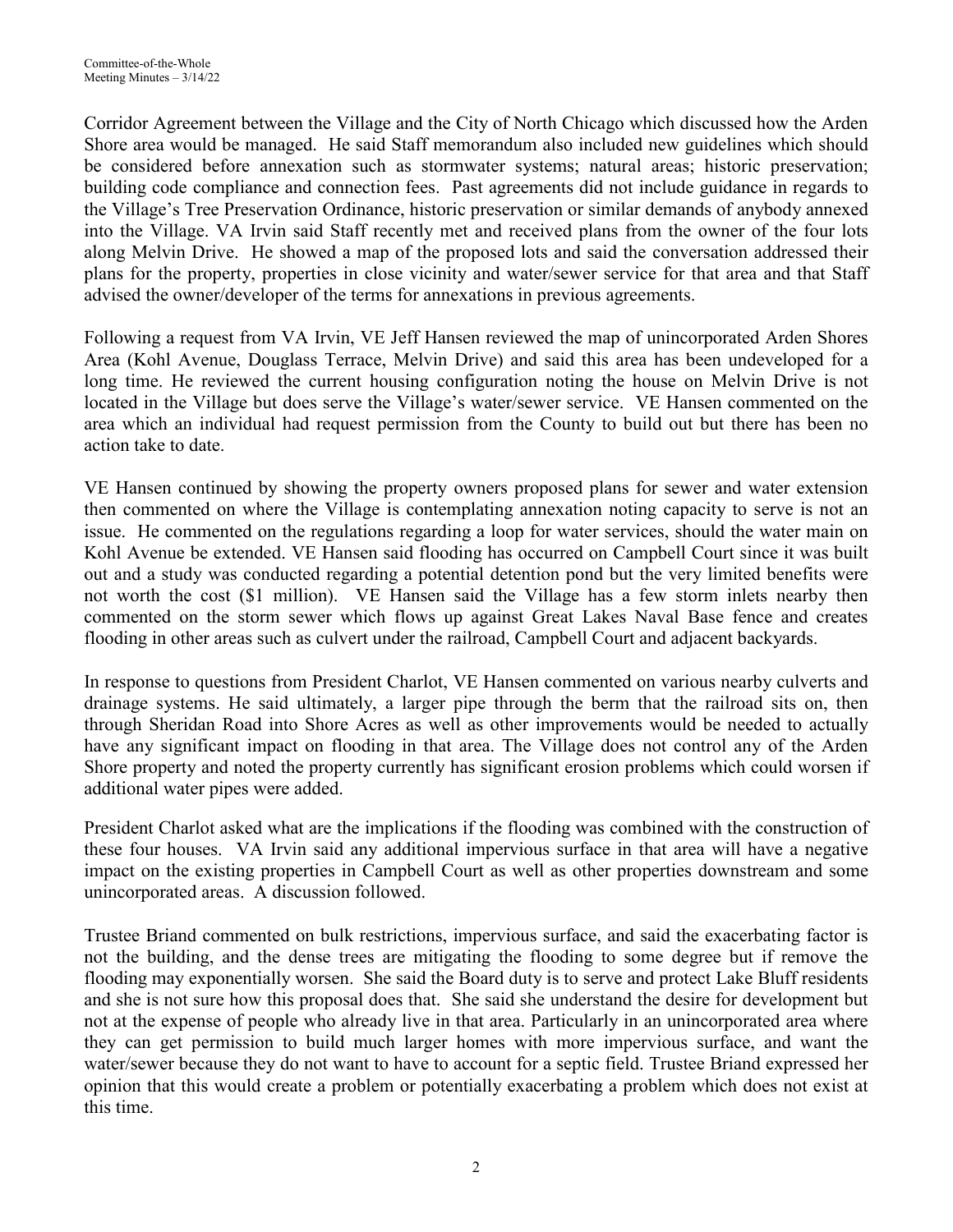Following a request from VA Irvin, VE Hansen said the limit of wetland has delineated and the proposal is showing very minimal impact to the wetland. He said the Village do not have veto power over a building permit on these lots, and the developer is asking the Village for sewer/water service to make the lots more buildable.

In response to comments from Trustee Rappin, VA Irvin said consideration is for the use of Village resources and, if desire, the Board can condition the request regarding as of right scale of the homes and tree protection. VA Irvin said the builder verbally stated they would be willing to account for the impact of the new impervious surface that they may create.

Following a request from VA Irvin, VE Hansen commented on the detention requirement (1,000 gallon) for new homes built in Lake Bluff and noted most Lake Bluff homes are rebuild on the current lot not on an undeveloped site. VE Hansen said there was discussion with the developer regarding water retention and turning radius for emergency vehicles egress/ingress. A discussion followed.

VA Irvin said if the Village does not provide utilities the houses could get developed pursuant to the County's Regulations with well and septic which will likely limit the quantity of units built.

In response to a question from Trustee Rappin, VE Hansen said the developers would be responsible for the cost to install the water/sewer pipes and Staff did discussed the possibility of charging a higher rate for extraterritorial service because the Village would be responsible for maintaining and replacing the pipes if needed.

VA Irvin said residential development requires utility and infrastructure support but are not economically fruitful as commercial development.

In response to a question from President Charlot, VA Irvin commented on the Pros/Cons if the four lots and wetlands were not annexed as well as the Arden Shores (North and South) which is already located within the Village and receive services from other taxing bodies (Park District, and School Districts). VA Irvin stated the Village's 1997 Comprehensive Plan envisioned certain geographic locations that should be part of the Lake Bluff corporate boundaries but, the Village has since uncovered more information regarding stormwater which he is not sure will cause the Village to stray from the land use goal of annexing this area. VA Irvin said there have been new policy changes the Village has not considered as part of the annexation agreement such as tree and historic preservation regulations and if desired, the Board could consider referring the matter back to the Joint Plan Commission and Zoning Board of Appeals for further consideration.

In response to a question from Trustee Briand, VA Irvin commented on the Arden Shore North and South fire protection districts which the Village provides extraterritorial services and said the Sheriff's Office provides law enforcement for that area.

In response to a question from Trustee Markee, VE Hansen said there has been no Flood Study done to map the area as a floodplain and commented on drainage study are done.

Trustee Markee said she was referring to past experiences which allowed homes to be built in inappropriate areas and the property owners come into to address the Board years later regarding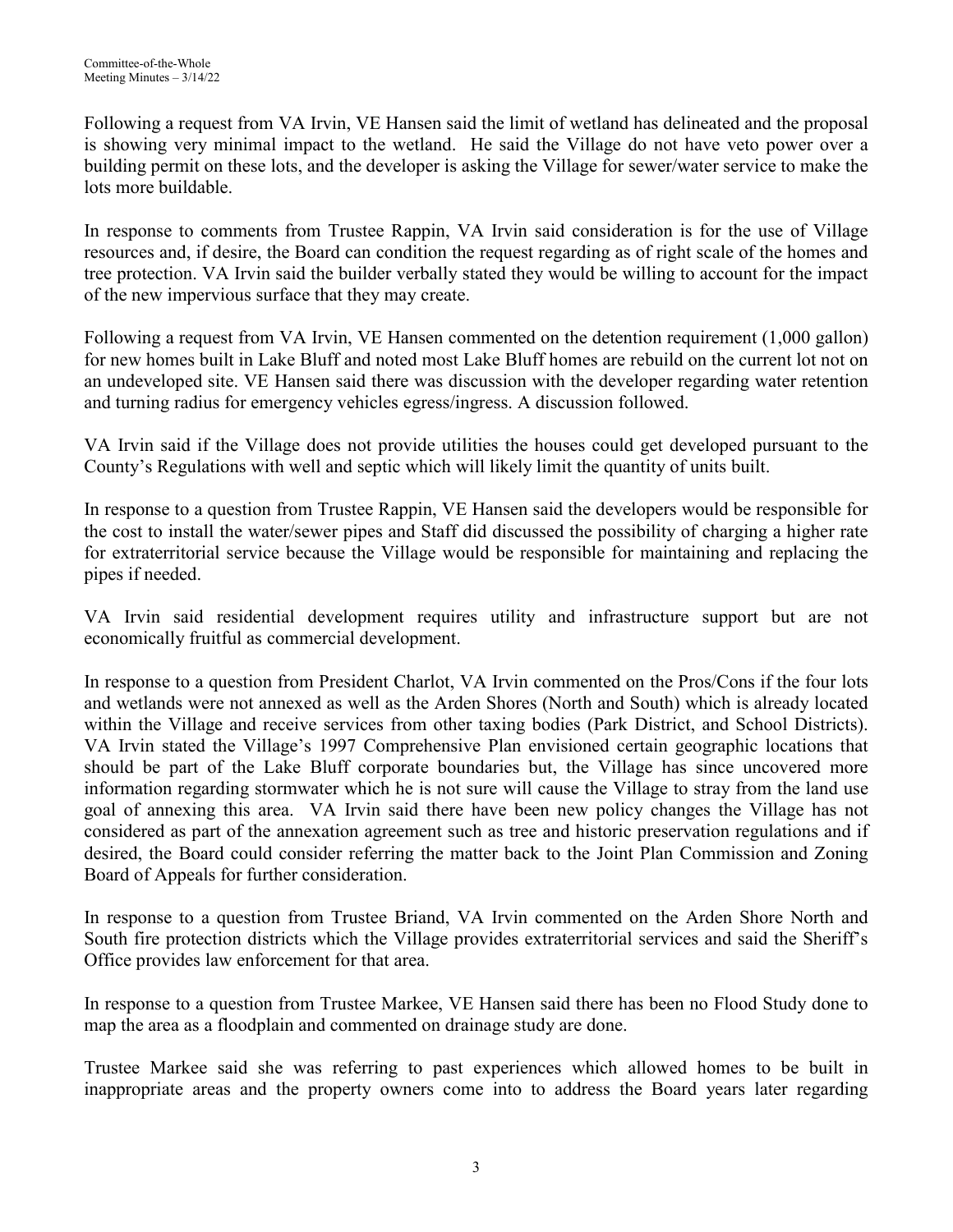flooding on property which the Village approved for development. Trustee Markee said she understand the Village would not be approving anyone to build there but by providing water/sewer services, and putting some contingencies on the house, it would be like say it is okay to move forward. Trustee Markee she would not like to see the Village responsible for any future flooding cost as its already aware of stormwater issues in this area. A discussion followed.

Trustee Ankenman asked how can the Village exercise some control, and if, we were to say "yes" to extraterritorial utility services and annexation then we can pull some levers. Also, it seems more likely that it would be developed, when though it is in an existing flooding area similar to Campbell Court. Trustee Ankenman asked what is the likelihood that something will be developed at all and if the Village conditions the build out would it make the likelihood of it being developed even greater as opposed to, if we say, we are not going to be a part of it, and allow the developer to build as of right. Trustee Ankenman commented on the graphic images of flooding around those homes and the feeling of not being able to do anything because of cost. She said the project would impact impervious surface and she is not excited about development, but the Board needs to do what is best for the Village and its residents that are currently experiencing tragic and impossible situations.

President Charlot said he thinks there are two contradicting problems to consider: annexation control or betterment of the people. He commented on the amenities which the Village controls and said he thinks the conversation should address if the next steps should be for the betterment of the people or for a developer.

Trustee Briand said she think people should take precedent over any developer and that she understands development but would prefer not to see this development because it does need to be built out. She said she thinks the Village needs to do what it can to protect the people.

President Charlot asked what is the general consensus, from the resident, regarding water/sewer services, development and increase of impervious surfaces for in that area. A discussion followed.

Following an explanation from VA Irvin regarding the Village's Comprehensive Plan and land use, Trustee Markee expressed her prefer to refer the matter to the PCZBA for further consideration.

Trustee Rider said it sounds like that we are quite certain that the interest of the people who are currently in Lake Bluff Campbell Court would be to not facilitate the development. Since those are our constituents, and that is unless she told that there is some other legal standard, we have to apply, like, in the best interests of the buyer, but she thinks what we know is that the interest of the people that are part of Lake Bluff are better served by less development, then we ought not enter into an annex agreement. If we do not have an answer from their current stormwater situation, it seems to be our responsibility to do what we can to not exacerbate it and as long as the legal standard is such that we can take that into consideration and denying a request to connect. We do not have to facilitate the most efficient use of our utilities on behalf of extra territorial units, or that is not a standard that we must apply. So based on what she understand the legal standards to be, we ought to act in the best interest of the people that are part of our community now, and to her it seems incumbent upon us to not exacerbate the existing stormwater problem.

Following an extensive discussion, it was the consensus of the COW to not exacerbate the situation and